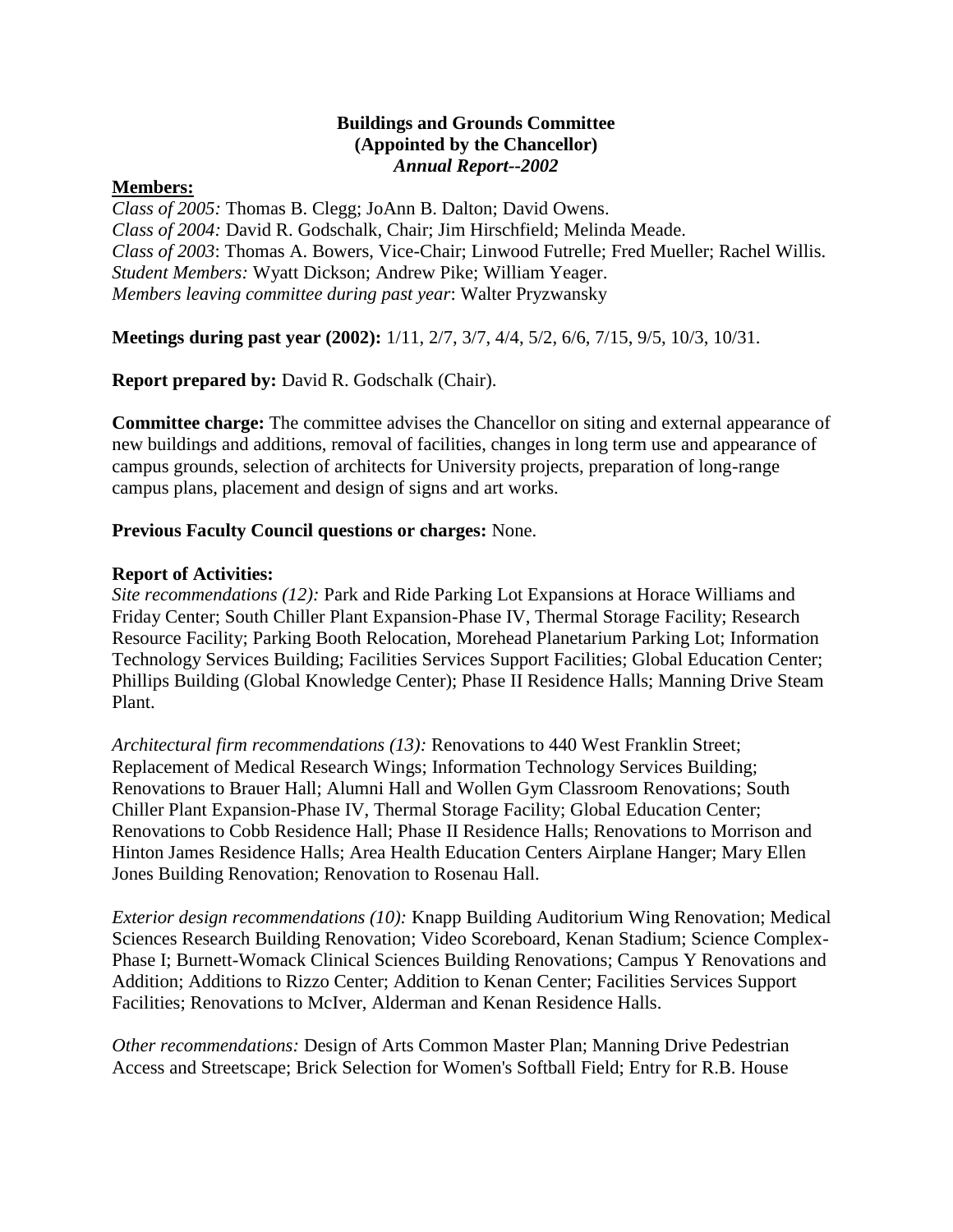Undergraduate Library; Resolution for University Commitment to Sustainability Measures (presented to Faculty Council); Formation of Campus Art Advisory Committee.

*Campus planning:* David Godschalk continued to serve on the Facilities Planning Committee.

*Campus Art Advisory Committee:* At the request of the Chancellor, this new committee was formed to review proposed gifts or acquisitions of exterior art and their placement on the campus. It met on November 13 and December 9 and recommended the attached charter, which was approved by the Chancellor on January 10, 2003. Membership includes both permanent and rotating slots with terms.

# **Campus Art Advisory Committee membership includes:**

Buildings and Grounds Committee: David Godschalk (Chair), David Owens (3 year term), Rachel Willis (2 year term); Linwood Futrelle (1 year term). Art Department: Jim Hirschfield, Juan Logan. Ackland Art Museum: Gerald Bolas. Student representatives (1 year terms): Val Martinez; Robert Basinger. (Alternate: Mela Kirkpatrick). Ex-officio membership includes: Anna Wu, Campus Architect. Jill Coleman, Campus Landscape Architect. Paul Kapp, Campus Historic Preservation Officer. Amy Brannock, Arts Carolina Director. Stephen Allred, Associate Provost.

## **Recommendations for actions by Faculty Council:** None.

# **CHARTER OF THE CAMPUS ART ADVISORY COMMITTEE**

Section 1. Establishment and source of authority. The Campus Art Advisory Committee (hereinafter, Advisory Committee) is hereby established as an agency advisory to the Buildings and Grounds Committee and to the Chancellor of The University of North Carolina at Chapel Hill (hereinafter, the University).

Section 2. Organization.

a. Membership and voting. The Advisory Committee shall be comprised of nine regular voting members and six non-voting ex officio members.

b. Composition and terms, regular members. The Advisory Committee shall have the following nine voting regular members:

(1) Chair of the Buildings and Grounds Committee;

(2) Chair of the Art Department (or his or her designee from the Department of Art faculty);

(3) Studio Art Assistant Chair of the Art Department (or his or her designee from the Department of Art faculty);

(4) Director of the Ackland Art Museum (or his or her designee from the Ackland staff);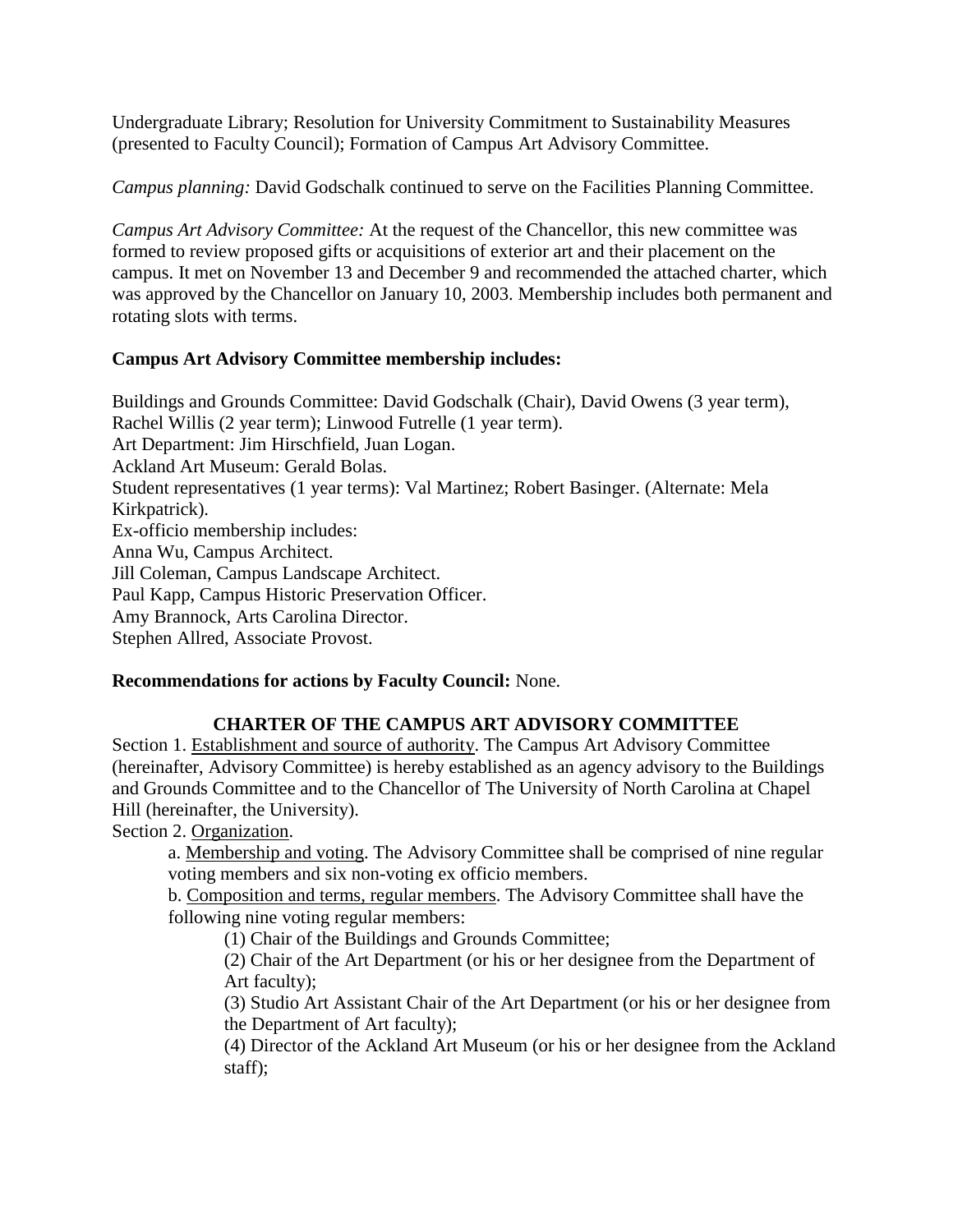(5) Three faculty or staff members elected by the Buildings and Grounds Committee for terms of three years (with staggered initial terms); and (6) Two students elected by the Buildings and Grounds Committee for terms of one year. An additional student member may be elected as an alternate member to serve in the absence of one of the two regular student members.

The Chair of the Buildings and Grounds Committee shall annually solicit recommendations and advice for faculty, staff, and student appointments and annually submit a slate of proposed appointments for approval by the Buildings and Grounds Committee. Members of the Buildings and Grounds Committee are eligible for election to the Advisory Committee. All members elected by the Buildings and Grounds Committee shall be presented to the Chancellor for confirmation. Each regular elective term shall begin on 1 September of the year in which the election occurs and end on 31 August of the appropriate year. A vacancy occurring before the expiration of a regular term shall be filled in the same manner as the original appointment and the person so appointed shall serve for the remainder of that term. Any member may be elected to serve successive terms.

c. Composition, non-voting ex officio members. The Advisory Committee shall have the following six non-voting ex officio members:

(1) Provost (or his or her designee);

(2) Vice Chancellor of Finance and Administration (or his or her designee);

(3) Director of Facilities Planning;

(4) Campus landscape architect;

(5) Campus historic preservation officer; and

(6) Director of Arts Carolina.

d. Chair. The initial Chair of the Advisory Committee shall be appointed by the Chancellor for a term of one year. Thereafter the Chair of the Advisory Committee shall be elected by the Advisory Committee from its membership for a term of one year. e. Quorum. A majority of the nine regular voting members shall constitute a quorum of the Advisory Committee.

f. Staff. The Director of the Facilities Planning Office shall provide primary staff assistance required by the Advisory Committee. The Advisory Committee is authorized to consult such outside experts as deemed appropriate by the Committee.

Section 3. Functions of the Advisory Committee.

a. Role. The Advisory Committee shall be a body advisory to the Buildings and Grounds Committee and to the Chancellor, and shall have no policy-making or administrative authority.

b. Duties. The Advisory Committee shall advise the Chancellor on: (1) the appropriateness for acceptance or acquisition for permanent or long-term display by the University of each proposed new work of public art, and (2) matters related to the University's existing collection of public art, including its maintenance, relocation, and deaccession or decommissioning. The Advisory Committee shall advise the Buildings and Grounds Committee with respect to the location of works of public art. The Advisory Committee shall provide advice on such other matters related to public art as may be referred to the committee by the Chancellor or the Buildings and Grounds Committee. For the purposes of this procedure, a "work of art" is defined as a tangible item of personal property that is considered by its creator, by the Buildings and Grounds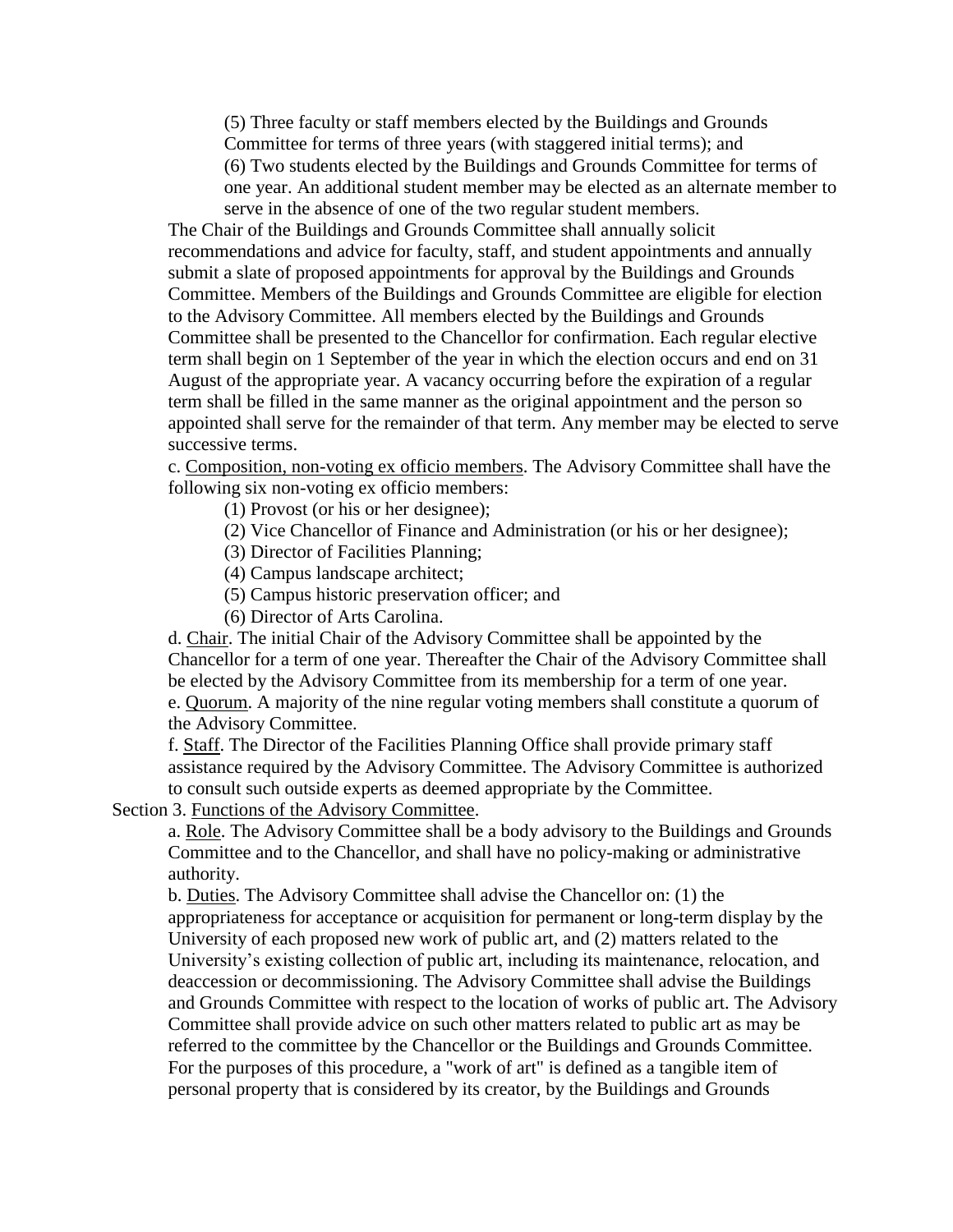Committee, or by the Chancellor to be a work of art. "Public art" is defined as a work of art that is sited in a public space on the University campus and meant to be experienced by the members of the University community or the general public (including exterior works of art and interior works of art meant to be seen from the exterior of buildings). "Long-term display" means display for a period of thirty days or more.

The review authority of the Advisory Committee shall not extend to any work of art sited in or adjacent to the Ackland Art Museum or in the Alumni Sculpture Garden, or to any work of art acquired by any unit of the University for display within a building assigned wholly or in part to that unit for its use.

c. Procedure. Prior to the acceptance by the University of any work of public art as defined above, the proffered or proposed work of art shall be presented to the Advisory Committee for review and comment. The Advisory Committee shall examine the work of public art, preferably in the form of a detailed sketch or model if it is to be a new creation, and shall advise the Chancellor whether, in the opinion of the Advisory Committee, the work of public art should be accepted and displayed. The Advisory Committee shall make recommendations to the Buildings and Grounds Committee regarding the location of these works of public art. The Buildings and Grounds Committee shall consider the advice of the Advisory Committee and make its own recommendation regarding location of public art to the Chancellor. The final decision with respect to the acceptance and display of a work of public art shall be made by the Chancellor.

d. Factors for consideration by Advisory Committee. In its review of proposed acquisition, acceptance, and display of works of public art, the Advisory Committee shall consider each of the following factors:

(1) Whether the work of public art furthers the overall identity of the campus and enhances the existing public art collection.

(2) Whether the work of public art is of high quality.

(3) Whether the work of public art is appropriate for public display on campus.

(4) Whether the work of public art is durable.

(5) Whether the work of public art is safe and non-hazardous.

(6) Whether adequate provisions and funding (such as an endowment) have been made available for site preparation, installation, lighting, security, theft and damage protection, liability, and maintenance of the work of public art.

(7) Whether there are particular locations especially suitable or unsuitable for siting the work of public art.

e. Factors for consideration by Buildings and Grounds Committee. In its review of the location and installation of works of public art, the Buildings and Grounds Committee shall give due consideration to the relationship of the work with its surroundings, including existing and potential buildings, circulation patterns, and campus grounds. f. Educational program. The Advisory Committee and the Buildings and Grounds Committee shall develop and present to the Chancellor an educational program on these policies and procedures that can be regularly presented to those in the University community who are in positions that may propose public art acquisition or who may be approached with proposed gifts of public art. An emphasis of this educational program shall be the timely provision of information to potential donors regarding the necessity of